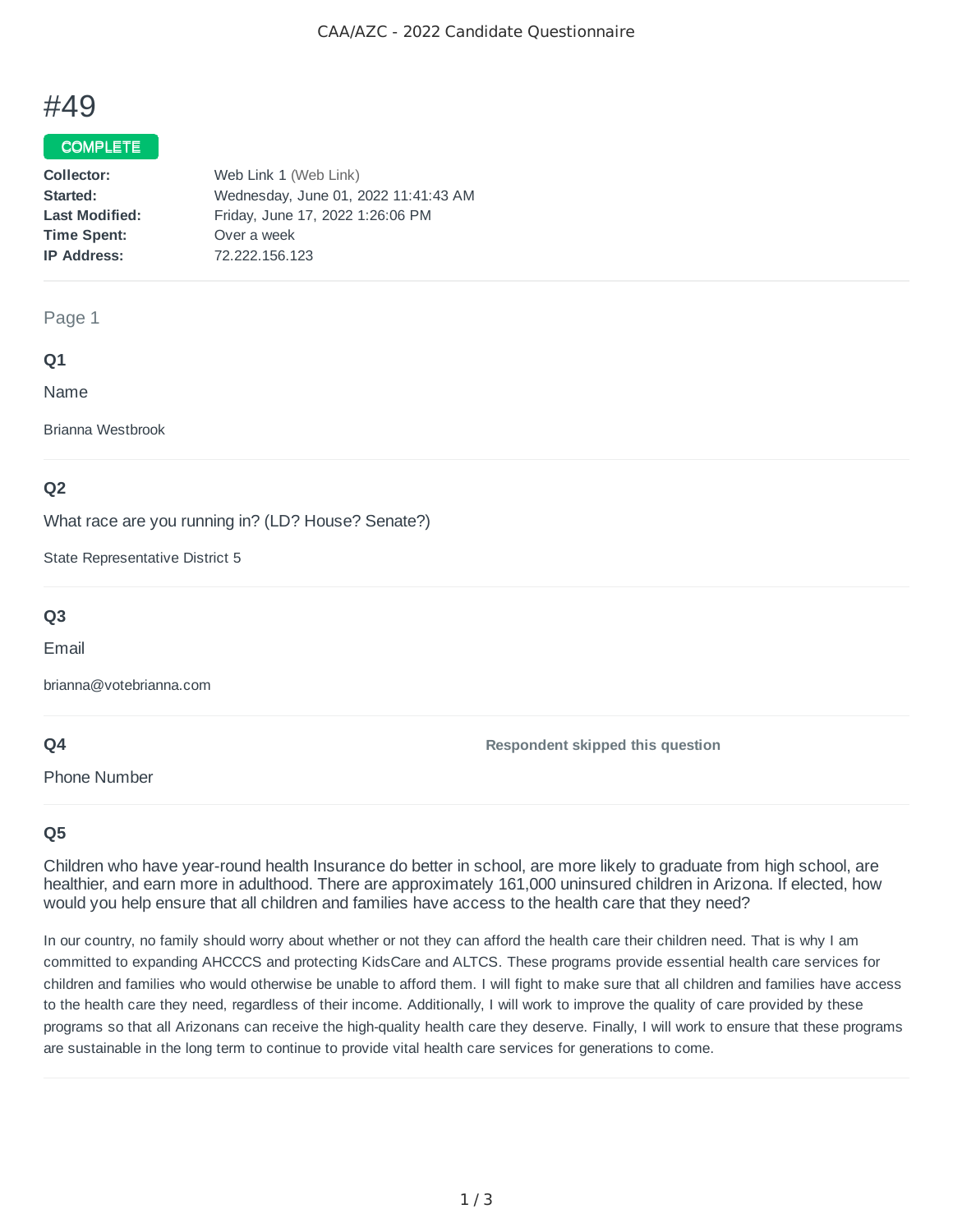## **Q6**

We know that a child's earliest years, birth to age 8, are the most important for the development of their brains. Highquality early childhood experiences can enhance that development. How can the state take a role in helping parents give their children the best start in life?

Every child deserves a fair chance at success in life, and it is the responsibility of the state to ensure that all children have the opportunity to reach their full potential. One of the best ways the state can help parents give their children a head start in life is by investing in early childhood education. High-quality early childhood education programs have been shown to have a positive impact on cognitive development, social skills, and future earnings potential. In addition, the state can also provide support for parents through initiatives such as paid family leave and affordable child care. By taking these steps, we can give all children a fair shot at a bright future.

#### **Q7**

Many families in Arizona are struggling. Housing is becoming increasingly unaffordable, nearly one in four children live in poverty, and resources that used to be available to help families are no longer there. Research shows that when access to safety net resources are low, foster care populations are high. What is your plan to help children and families get the resources and services they need to keep them out of the child welfare system?

Every year, hundreds of thousands of children enter the child welfare system. Many of these children come from families struggling to make ends meet. They often lack the resources and support they need to thrive. As a result, their chances of success in life are greatly diminished. We must do everything we can to break this cycle of poverty and despair. That is why I believe we must provide a universal basic income for children aging out of the foster system. This will ensure that these young people have the resources to start their lives on a path to success. Additionally, we must fully fund social services so that all Arizonans can get the help they need. When we invest in our children and families, we build a stronger and more prosperous state.

#### **Q8**

Arizona has been among the bottom states in per pupil K-12 funding for the past decade which has resulted in severe challenges including teacher shortages, crowded classrooms, and insufficient student support services. How will you ensure that students in every neighborhood have access to quality, well-funded education in Arizona

To ensure that every student in Arizona has access to quality, well-funded education, I will be fighting to ensure that our state's education system is equitably funded. Our students deserve nothing less. We must also work to reduce class sizes, provide support for our teachers, and expand access to preschool and after-school programs. Additionally, we need to do more to support our public schools and invest in our future by making college tuition-free. Our students should not be saddled with debt in order to obtain a higher education. We can achieve these goals by working together and demanding that our elected officials make education a priority. Every child in Arizona deserves the opportunity to succeed. Let's ensure they have the tools they need to reach their full potential.

#### **Q9**

Arizona's elected leaders have created a tax code that is upside down and regressive– meaning that those with low incomes pay a much higher share of their income in taxes compared to Arizona's highest income earners. If elected, what will you do to make sure that wealthy and corporations pay their share of taxes?

It is time for the wealthiest corporations in this state to start paying their fair share of taxes. For too long, they have been using loopholes and tax breaks to avoid contributing their fair share, leaving the rest of us to pick up the slack. I will work to close those loopholes and make sure that corporations pay their fair share. We need to invest in our infrastructure and our people, which starts with making sure that everyone pays their fair share. The time for corporate welfare is over. It's time to level the playing field and make sure that the rich and powerful pay their fair share.